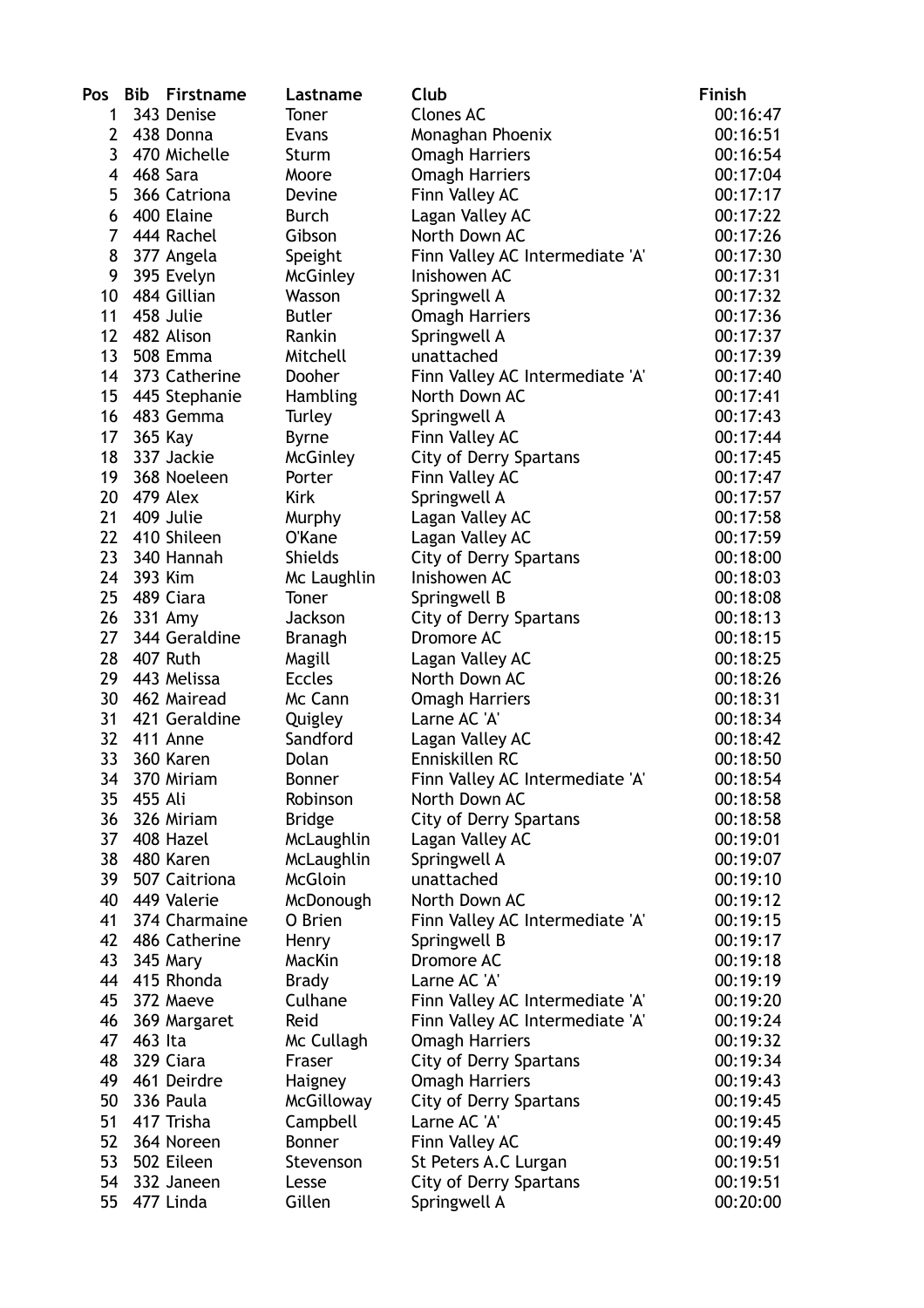| 56  | 488 Rosalind           | Overend                   | Springwell B                             | 00:20:01 |
|-----|------------------------|---------------------------|------------------------------------------|----------|
| 57  | 389 Tracy              | Harley                    | Inishowen AC                             | 00:20:03 |
| 58  | 439 Denise             | Mathers                   | <b>Newry City Runners AC</b>             | 00:20:07 |
| 59  | 481 Bernie             | <b>O'Kane</b>             | Springwell A                             | 00:20:07 |
| 60  | 394 Elizabeth          | McDaid                    | Inishowen AC                             | 00:20:07 |
| 61  | 498 Nuala              | Lemon                     | St Peters A.C Lurgan                     | 00:20:08 |
| 62  | 490 Katherine          | Woods                     | Springwell B                             | 00:20:09 |
| 63  | 418 Lyndsey            | Haggan                    | Larne AC 'A'                             | 00:20:11 |
| 64  | 325 Shelley            | <b>Tomlins</b>            | <b>Ballymena Runners AC</b>              | 00:20:12 |
| 65  | 350 Cheryl             | Denvir                    | East Down AC                             | 00:20:14 |
| 66  | 330 Una                | Gavin                     | <b>City of Derry Spartans</b>            | 00:20:15 |
| 67  | 538 Jemma              | <b>Spiers</b>             | Lagan Valley AC                          | 00:20:15 |
| 68  | 353 Tracy              | McDowell                  | East Down AC                             | 00:20:16 |
| 69  | 469 Bernie             | o Donnell                 | <b>Omagh Harriers</b>                    | 00:20:22 |
| 70  | 396 Trina              | <b>Mhic Dhonaill</b>      | Inishowen AC                             | 00:20:23 |
| 71  | 497 Sarah              | Lambert                   | St Peters A.C Lurgan                     | 00:20:23 |
| 72  | 500 Joan               | Melanophy                 | St Peters A.C Lurgan                     | 00:20:26 |
| 73  | 416 Bernadette         | Campbell                  | Larne AC 'A'                             | 00:20:29 |
| 74  | 363 Mary T             | Speight                   | Finn Valley AC                           | 00:20:31 |
| 75  | 385 Breege             | <b>Collins</b>            | Inishowen AC                             | 00:20:40 |
| 76  | 473 Elizabeth          | Leitch                    | Orangegrove AC                           | 00:20:42 |
| 77  | 334 Roisin             |                           | <b>City of Derry Spartans</b>            | 00:20:47 |
| 78  | 355 Catherine          | Lynch<br>O'Connor         | East Down AC                             | 00:20:54 |
| 79  | 359 Linzi              | Davidson                  | Enniskillen RC                           | 00:20:56 |
| 80  | 524 Emma               | <b>McWilliams</b>         |                                          | 00:21:07 |
| 81  | 361 Oonagh             |                           | Lagan Valley AC<br>Enniskillen RC        | 00:21:09 |
| 82  | 492 Alison             | Fitzpatrick<br>McAllister |                                          | 00:21:10 |
| 83  | 422 Ruth               | Wilson                    | Springwell C<br>Larne AC 'A'             | 00:21:11 |
| 84  | 322 Claire             | <b>Shields</b>            |                                          | 00:21:14 |
| 85  | 321 Heather            | Ritchie                   | <b>Ballydrain Harriers</b>               | 00:21:14 |
| 86  | 346 Aine               | McNeill                   | <b>Ballydrain Harriers</b><br>Dromore AC | 00:21:17 |
| 87  | 358 Laura              | Armstrong                 | Enniskillen RC                           | 00:21:28 |
| 88  | 349 Oonagh             | <b>Breteche</b>           | East Down AC                             | 00:21:34 |
| 89  | 367 Gloria             | Donaghey                  | Finn Valley AC                           | 00:21:35 |
| 90  | 419 Jenny              | Magill                    | Larne AC 'A'                             | 00:21:42 |
| 91  | 466 Aileen             | McCann                    | <b>Omagh Harriers</b>                    | 00:21:45 |
| 92  | 362 Julie              | Wood                      | Enniskillen RC                           | 00:21:49 |
| 93  |                        | McCartan                  | East Down AC                             | 00:21:55 |
| 94  | 352 Betty<br>316 Diane |                           |                                          |          |
| 95  | 472 Sharon             | Trenier<br>Dickenson      | Annalee AC                               | 00:22:02 |
| 96  |                        |                           | Orangegrove AC                           | 00:22:02 |
| 97  | 460 Nuala              | Gallagher                 | <b>Omagh Harriers</b>                    | 00:22:14 |
|     | 501 Lisa               | Mulholland                | St Peters A.C Lurgan                     | 00:22:18 |
| 98  | 318 Heather            | Kelly                     | <b>Ballydrain Harriers</b>               | 00:22:21 |
| 99  | 404 Rebecca            | Hunter                    | Lagan Valley AC                          | 00:22:22 |
| 100 | 354 Lisa               | Milligan                  | East Down AC                             | 00:22:23 |
| 101 | 356 Kim                | Surginor                  | East Down AC                             | 00:22:24 |
| 102 | 442 Marie              | Devine                    | North Down AC                            | 00:22:25 |
| 103 | 424 Heather            | <b>Baxter</b>             | Larne AC 'B'                             | 00:22:26 |
| 104 | 499 Maria              | Mc Enery                  | St Peters A.C Lurgan                     | 00:22:48 |
| 105 | 464 Andrea             | Mc Elroy                  | <b>Omagh Harriers</b>                    | 00:22:48 |
| 106 | 420 Rhonda             | Montgomery                | Larne AC 'A'                             | 00:22:55 |
| 107 | 413 Christine          | Swail                     | Lagan Valley AC                          | 00:23:08 |
| 108 | 474 Trish              | Magill                    | Orangegrove AC                           | 00:23:21 |
| 109 | 491 Sarah              | Chestnutt                 | Springwell C                             | 00:23:23 |
| 110 | 392 Sonia              | Mc Grory                  | Inishowen AC                             | 00:23:26 |
| 111 | 324 Brigid             | Quinn                     | <b>Ballymena Runners AC</b>              | 00:23:26 |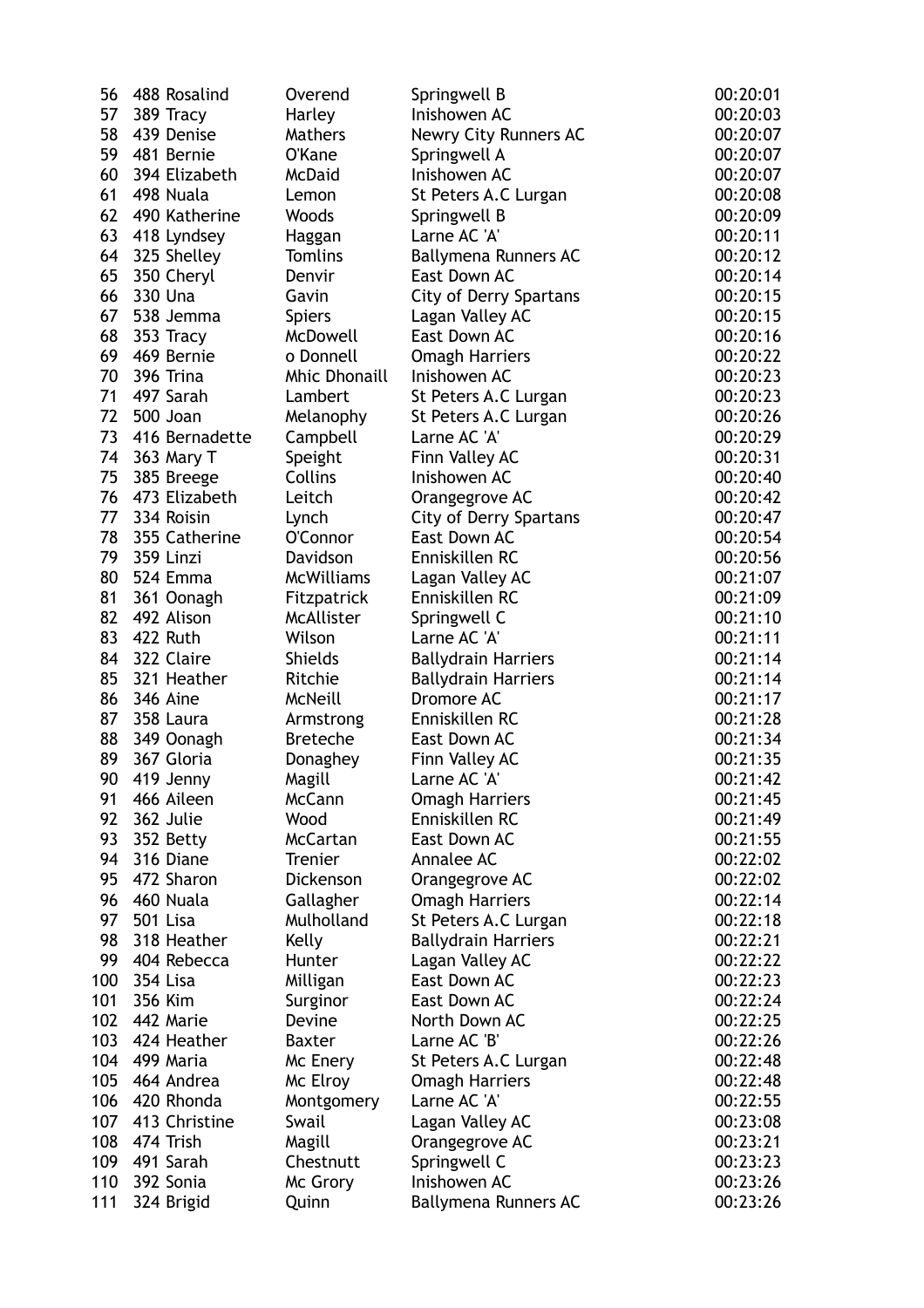| 112 | 467 Breige     | Molloy          | <b>Omagh Harriers</b>      | 00:23:57 |
|-----|----------------|-----------------|----------------------------|----------|
| 113 | 429 Bernie     | Regan           | Larne AC 'B'               | 00:24:29 |
| 114 | 432 Gillion    | Given           | Larne AC 'C'               | 00:24:32 |
| 115 | 423 Rhonda     | Adamson         | Larne AC 'B'               | 00:24:39 |
| 116 | 495 Debbie     | Tutty           | Springwell C               | 00:24:46 |
| 117 | 494 Caroline   | Taylor          | Springwell C               | 00:24:49 |
| 118 | 323 Heather    | <b>Stanex</b>   | <b>Ballydrain Harriers</b> | 00:25:08 |
| 119 | 351 Mags       | <b>Flynn</b>    | East Down AC               | 00:25:16 |
| 120 | 319 Claire     | <b>McBride</b>  | <b>Ballydrain Harriers</b> | 00:25:26 |
| 121 | 430 Michelle   | Woods           | Larne AC 'B'               | 00:26:02 |
| 122 | 504 Jane       | Holland         | unattached                 | 00:26:28 |
| 123 | 357 Carmel     | Tumelty         | East Down AC               | 00:26:30 |
| 124 | 426 Geraldine  | <b>Hastings</b> | Larne AC 'B'               | 00:27:06 |
| 125 | 471 Mary       | Boyd            | Orangegrove AC             | 00:28:07 |
| 126 | 476 Tania      | Rothwell        | Orangegrove AC             | 00:29:25 |
| 127 | 493 Martina    | Scullion        | Springwell C               | 00:30:41 |
| 128 | 505 Sarah      | Holland         | unattached                 | 00:31:52 |
| 129 | 434 Rosemary   | Kerr            | Larne AC 'C'               | 00:34:58 |
| 130 | 435 Heather    | Shaw            | Larne AC 'C'               | 00:34:58 |
|     | 1 Finn Valley  |                 | 39 Vets                    |          |
|     | 2 Lagan Valley |                 | 55                         |          |
|     | 3 Springwell   |                 | 64                         |          |
|     | 1 Springwell   |                 | 38 Intermediates           |          |
|     | 2 Omagh Hrs    |                 | 61                         |          |
|     | 3 Finn Valley  |                 | 71                         |          |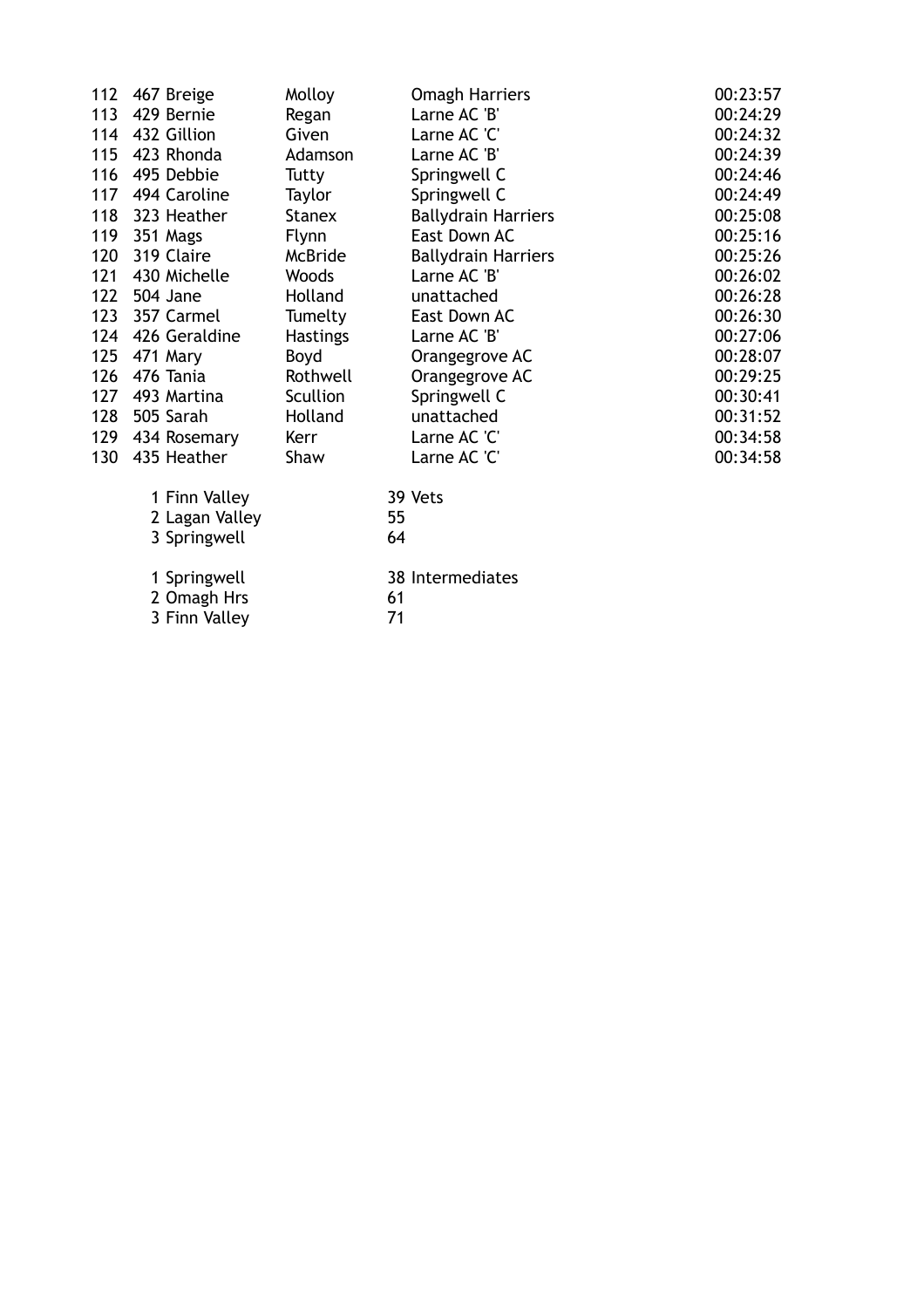| Lap 1    | Lap <sub>2</sub>   | Cat                 |
|----------|--------------------|---------------------|
| 00:07:50 | 00:08:58 Flnt      |                     |
| 00:07:55 | 00:08:57 F45       |                     |
| 00:07:57 | 00:08:57 Fint      |                     |
| 00:07:56 |                    | 00:09:08 FJ & Fint  |
| 00:08:01 | 00:09:16 F35       |                     |
| 00:08:04 | 00:09:19 FJ & Fint |                     |
| 00:08:09 | 00:09:18 Fint      |                     |
| 00:08:03 | 00:09:27 Fint      |                     |
| 00:08:22 | 00:09:10 F35       |                     |
| 00:08:14 |                    | 00:09:18 F35 & Fint |
| 00:08:06 | 00:09:30 F40       |                     |
| 00:08:23 |                    | 00:09:14 F40 & Fint |
| 00:08:10 | 00:09:29 Fint      |                     |
| 00:08:15 | 00:09:25 Fint      |                     |
| 00:08:14 | 00:09:28 F40       |                     |
| 00:08:21 | 00:09:23 Fint      |                     |
| 00:08:17 | 00:09:28 F50       |                     |
| 00:08:19 | 00:09:27 F40       |                     |
| 00:08:14 | 00:09:34 F45       |                     |
| 00:08:24 |                    | 00:09:34 FJ & Fint  |
| 00:08:16 |                    | 00:09:42 F35 & Fint |
| 00:08:25 |                    | 00:09:34 F40 & Fint |
| 00:08:17 | 00:09:44 F45       |                     |
| 00:08:33 | 00:09:31 Fint      |                     |
| 00:08:20 | 00:09:49 Fint      |                     |
| 00:08:21 |                    | 00:09:53 FJ & Fint  |
| 00:08:20 |                    | 00:09:56 F45 & Fint |
| 00:08:42 |                    | 00:09:43 F50 & Fint |
| 00:08:43 | 00:09:44 Flnt      |                     |
| 00:08:31 | 00:10:01 Fint      |                     |
| 00:08:42 |                    | 00:09:53 F35 & Fint |
| 00:08:41 |                    | 00:10:02 F45 & Fint |
| 00:08:48 |                    | 00:10:03 F45 & Fint |
| 00:08:47 |                    | 00:10:07 F40 & Fint |
| 00:08:51 | 00:10:08 F35       |                     |
| 00:08:55 | 00:10:03 Fint      |                     |
| 00:08:50 |                    | 00:10:12 F35 & Fint |
| 00:09:06 |                    | 00:10:02 F40 & Fint |
| 00:08:48 | 00:10:22 FJ        |                     |
| 00:09:07 |                    | 00:10:06 F40 & Fint |
| 00:08:43 | 00:10:33 Fint      |                     |
| 00:08:59 | 00:10:18 Fint      |                     |
| 00:09:07 | 00:10:12 F55       |                     |
| 00:09:11 |                    | 00:10:09 F40 & Fint |
| 00:09:00 | 00:10:20 Fint      |                     |
| 00:09:06 |                    | 00:10:19 F40 & Fint |
| 00:09:24 |                    | 00:10:08 F40 & Fint |
| 00:09:19 | 00:10:16 Fint      |                     |
| 00:09:15 |                    | 00:10:29 F35 & Fint |
| 00:09:19 |                    | 00:10:26 F45 & Fint |
| 00:09:45 | 00:10:00 Flnt      |                     |
| 00:09:11 | 00:10:39 F55       |                     |
| 00:09:31 | 00:10:20 F35       |                     |
| 00:09:24 | 00:10:28 Fint      |                     |
| 00:09:45 |                    | 00:10:15 F35 & Fint |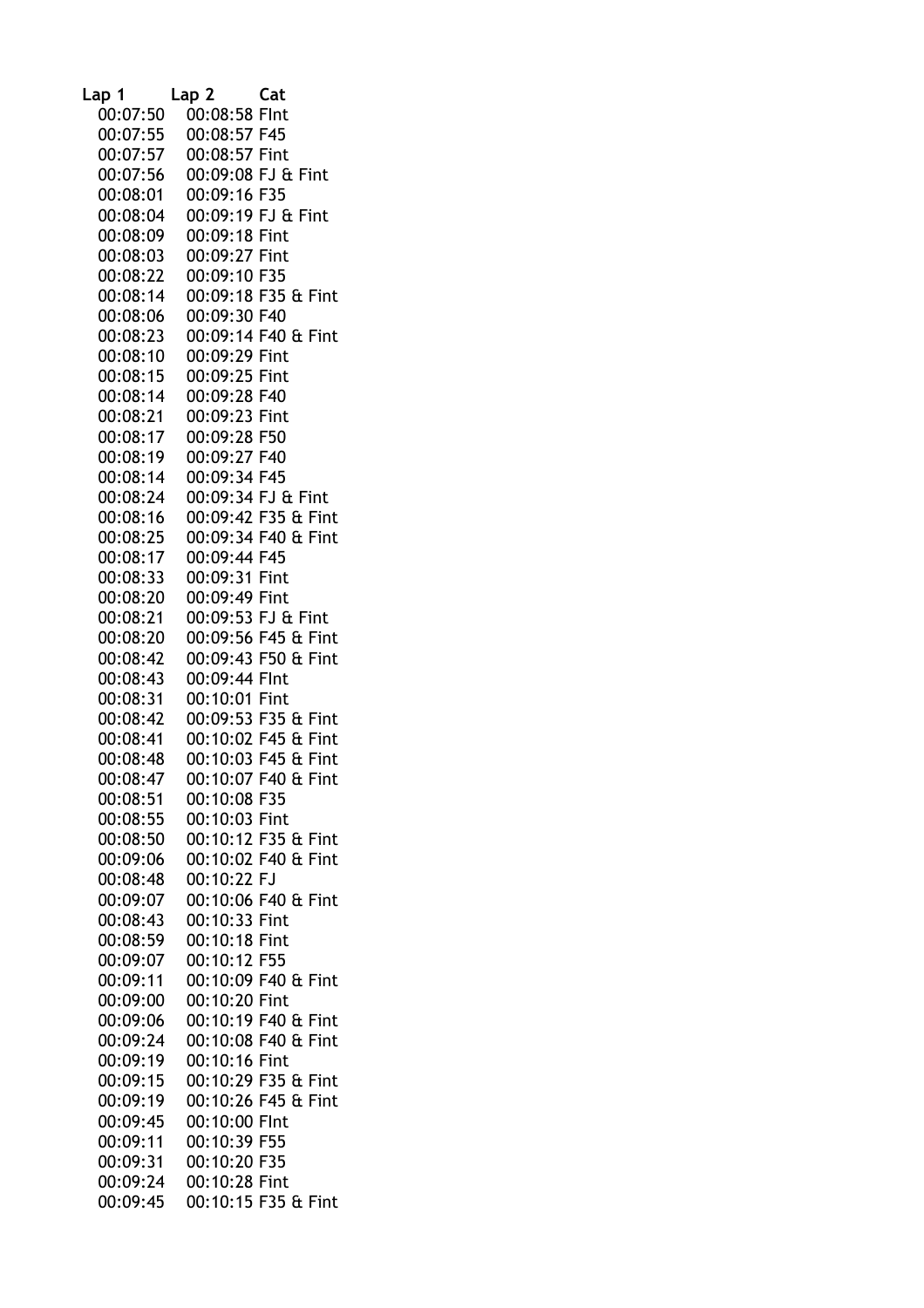| 00:09:38 | 00:10:23 Fint       |
|----------|---------------------|
| 00:09:32 | 00:10:32 F40        |
| 00:09:28 | 00:10:39 F45        |
| 00:09:01 | 00:11:06 Fint       |
|          |                     |
| 00:09:38 | 00:10:30 F35        |
| 00:09:36 | 00:10:32 F35        |
| 00:09:31 | 00:10:39 Fint       |
| 00:09:46 | 00:10:26 Flnt       |
| 00:09:33 | 00:10:40 F40        |
| 00:09:47 | 00:10:28 F35 & Fint |
| 00:09:35 | 00:10:41 F50 & Fint |
| 00:09:16 | 00:10:59 FJ & Fint  |
| 00:09:46 | 00:10:31 F35 & Fint |
| 00:09:37 | 00:10:46 F40 & Fint |
| 00:09:38 | 00:10:45 Fint       |
| 00:09:40 | 00:10:44 FJ         |
| 00:09:32 | 00:10:55 F40        |
|          |                     |
| 00:09:52 | 00:10:38 Flnt       |
| 00:09:38 | 00:10:54 F50        |
| 00:09:42 | 00:10:59 F35        |
| 00:09:43 | 00:11:00 F40        |
| 00:09:59 | 00:10:48 F60        |
| 00:09:42 | 00:11:13 Fint       |
| 00:09:55 | 00:11:01 Fint       |
| 00:09:46 | 00:11:21 F40 & Fint |
| 00:09:58 | 00:11:12 F40 & Fint |
| 00:10:02 | 00:11:08 F40        |
| 00:10:04 | 00:11:07 F40 & Fint |
| 00:10:07 | 00:11:08 Fint       |
| 00:10:00 | 00:11:15 Fint       |
| 00:10:04 | 00:11:14 F45        |
|          |                     |
| 00:09:59 | 00:11:30 Fint       |
| 00:10:43 | 00:10:52 F35 & Fint |
| 00:10:10 | 00:11:25 F50        |
| 00:10:19 | 00:11:23 F35 & Fint |
| 00:10:13 | 00:11:32 F40 & Fint |
| 00:10:31 | 00:11:18 Fint       |
| 00:10:48 | 00:11:07 F50 & Fint |
| 00:10:18 | 00:11:44 FJ         |
| 00:10:33 | 00:11:29 F35        |
| 00:10:24 | 00:11:51 Fint       |
| 00:10:29 | 00:11:50 F40        |
| 00:10:27 | 00:11:55 F45        |
| 00:10:53 | 00:11:30 F35 & Fint |
| 00:10:41 | 00:11:43 F40 & Fint |
|          |                     |
| 00:10:40 | 00:11:45 F35 & Fint |
| 00:10:37 | 00:11:49 F45 & Fint |
| 00:10:23 | 00:12:03 F40 & Fint |
| 00:10:47 | 00:12:01 F40        |
| 00:10:57 | 00:11:51 F50 & Fint |
| 00:10:45 | 00:12:10 F45 & Fint |
| 00:11:00 | 00:12:08 F40 & Fint |
| 00:11:11 | 00:12:11 F40        |
| 00:11:27 | 00:11:56 F45        |
| 00:10:58 | 00:12:28 Fint       |
| 00:11:27 | 00:11:59 F65        |
|          |                     |